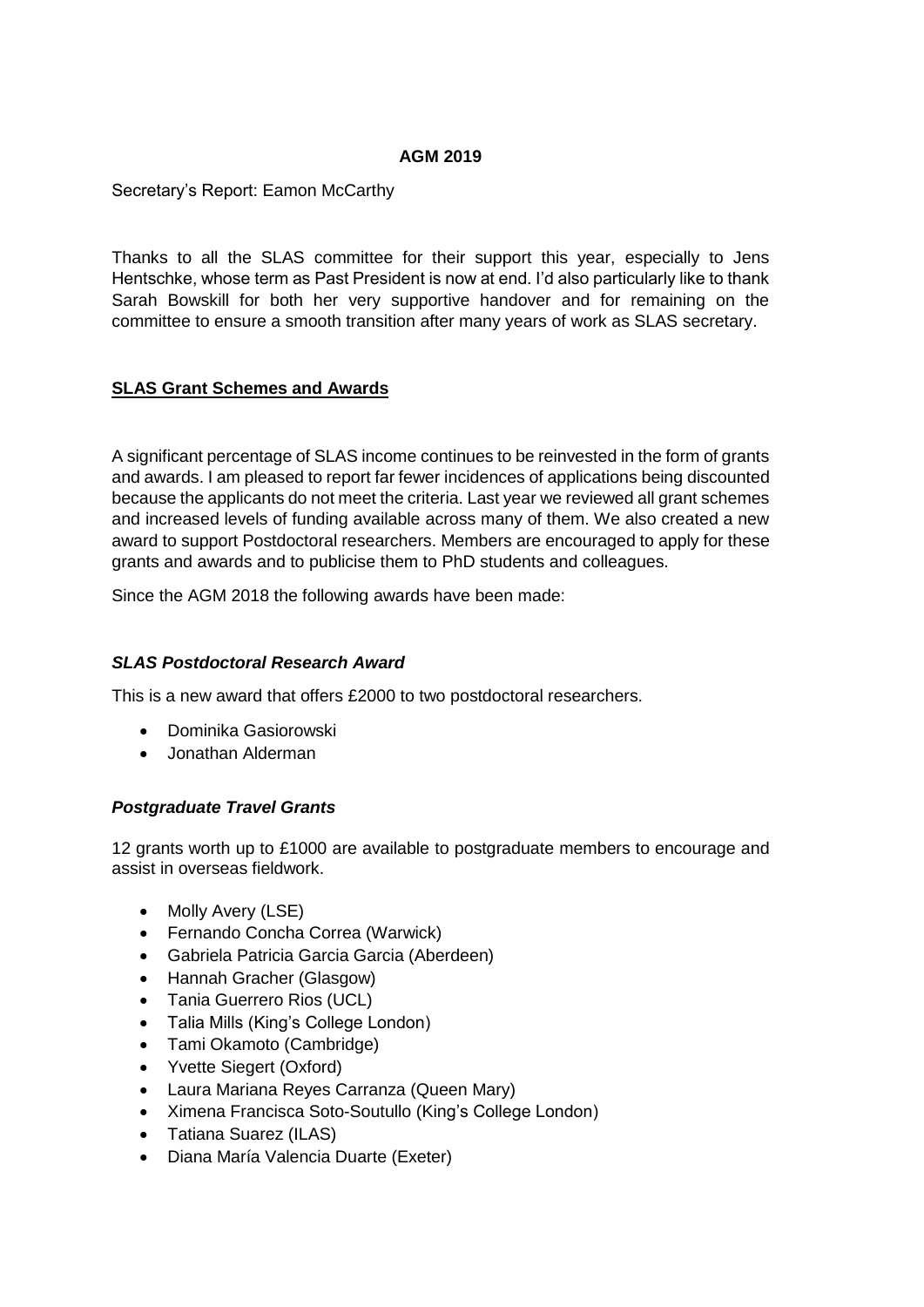# *Postgraduate Overseas Conference Grant*

Up to 6 grants worth up to £500 each are made available to postgraduate members to attend major conferences held outside the UK.

- Guilia Champion (Warwick)
- Alexander Curry (ILAS)
- Felicia Fricke (Kent)
- Joseph Alejandro Martinez Salinas (Cambridge)
- Kazuma Mizukoshi (UCL)
- Giulia Torino (Cambridge)

### *Postgraduate and Postdoctoral Conference Grants*

We award up to 15 bursaries worth £400 each to postgraduate and postdoctoral researchers to attend this conference.

- Dana Brablec (Cambridge)
- Pablo Bradbury (ILAS)
- Maria del Carmen Ramirez Julian (Southampton)
- Lorena Cervera Ferrer (UCL)
- Juliette Doman (Liverpool) \*
- Matthew Doyle (Sussex)
- Gabriela Patricia Garcia Garcia (Aberdeen)
- David Jofre (Glasgow)
- Rupert Knox (Sheffield)
- Karina Lickorish Quinn (Queen Mary)
- Armandina Maldonado Deller (Nottingham)
- Aled Rees (Swansea)
- Giulia Torino (Cambridge)
- Luis Hernan Vargas Faulbaum (Oxford)
- Alessia Zinnari (Glasgow)

\*We very recently received the very sad news that Juliet Doman (Liverpool) died suddenly. We extend our deepest sympathy to Juliet's family and also to all our colleagues in Liverpool who worked with Juliet. SLAS will roll Juliet's funding forward in her name to allow a scholar to attend next year's SLAS conference.

# *'Latin American Scholar' Grants*

These awards support scholars working in Latin America and are specifically intended to allow them to attend this annual conference. We now offer up to 6 of these awards and have increased the amount awarded to £1,500:

- Marianna Leite (Brazil)
- Bruno Dalponte (Argentina)
- David Pretel (Mexico)
- Natalia Christofoletti Barrenha (Brazil)
- Sebastian Barros (Argentina)
- Fabio Allan Mendes Ramalho (Brazil)